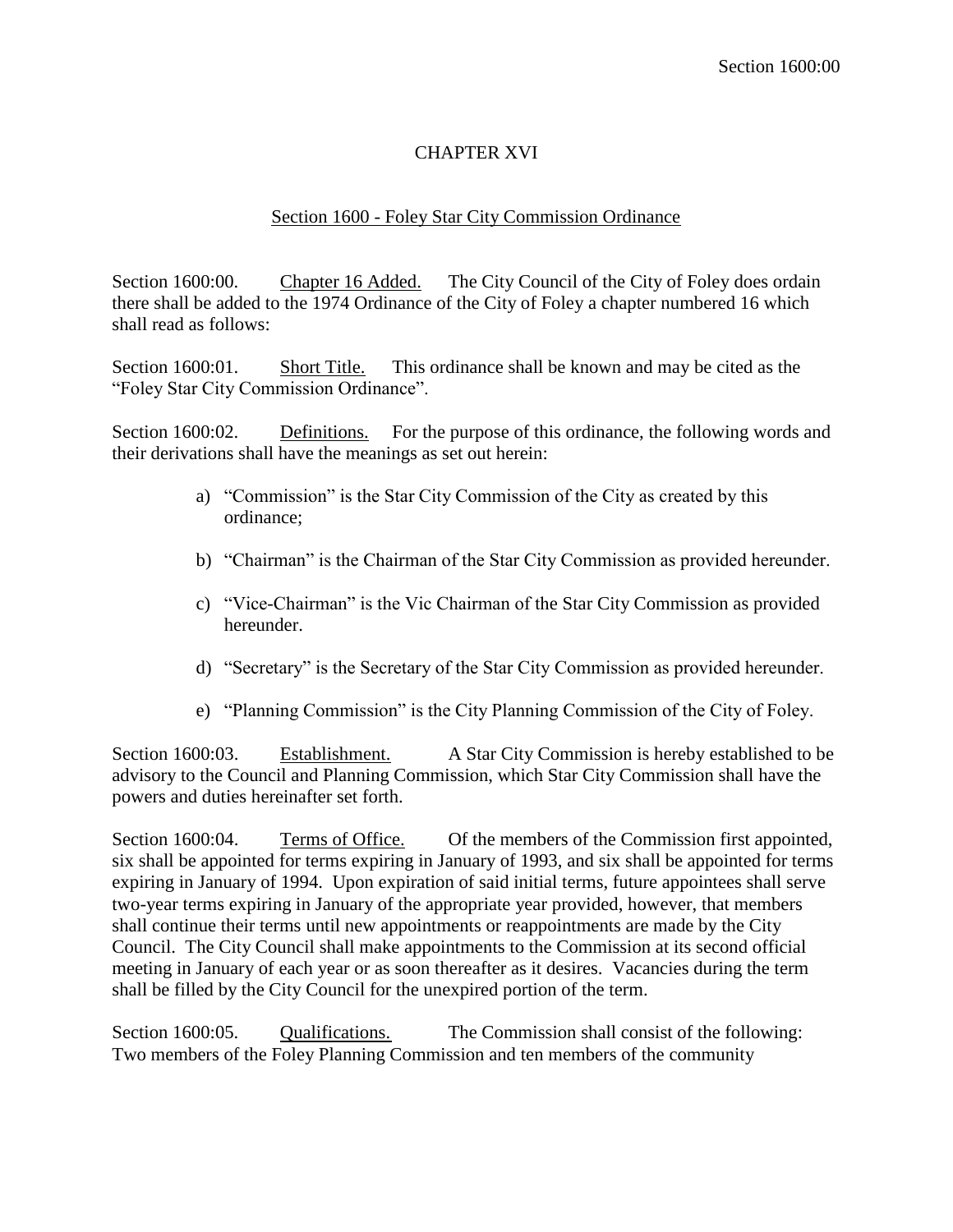representing, but not limited to, Local Businesses, Local Service Organizations, Foley School Districts, Health Care Industry, Foley Ministerial Association, Benton County Economic Development Board, Local Financial Institutions, and the general public. The City Economic Development Officer, Director of the State of Minnesota Job Service Office, and the Director of the Job Training Center shall serve as ex-officio members of the commission.

Section 1600:06. Removal of Members. The Council by a four-fifths vote of its members shall have the authority to remove any member of the Commission from office whenever, in its discretion, the best interest of the City shall be served thereby.

Section 1600:07. Meeting, Officers. The Commission will name its own officers to serve at its pleasure from the membership of the Commission.

- a) Regular Meetings. The Commission shall meet publicly in regular session at least once each month at a time and place selected by a majority of its members.
- b) Special Meetings. The Chairman or any three (3) members of the Commission shall have the authority to call a special meeting of the Commission. Written notice of special meetings shall be given to all members at least twenty-four (24) hours prior to the time of the meeting unless the time and place for the special meetings is set at a regular meeting.

Section 1600:08. Commission Staff. The Commission shall receive the staff services of the City Economic Development Officer and approved by the City Council within the means provided by an appropriation made therefore by the City Council.

Section 1600:09. Rules and Procedures. The Commission shall adopt a set of rules to govern its own meetings and procedures. The rules may be amended from time to time, but only upon notice to all members that the said proposed amendments shall be acted upon at a specified meeting. A majority vote of the Commission shall be required for the approval of the proposed amendments.

Section 1600:10. Absence of Members. Absence from three consecutive regular meetings without the formal consent of the Commission shall be deemed to constitute a resignation of a member, and the vacancy this created shall be filled thereafter by appointment of the City Council for the remainder of the term of the member so deemed to have resigned.

Section 1600:11. Powers and Duties. The Commission shall have the following powers and duties:

- a) To confer with and advise the Council and Planning Commission on all matters concerning the industrial and commercial development of the City.
- b) To publicize, with the consent of the Council, the industrial and commercial advantages and opportunities of the City.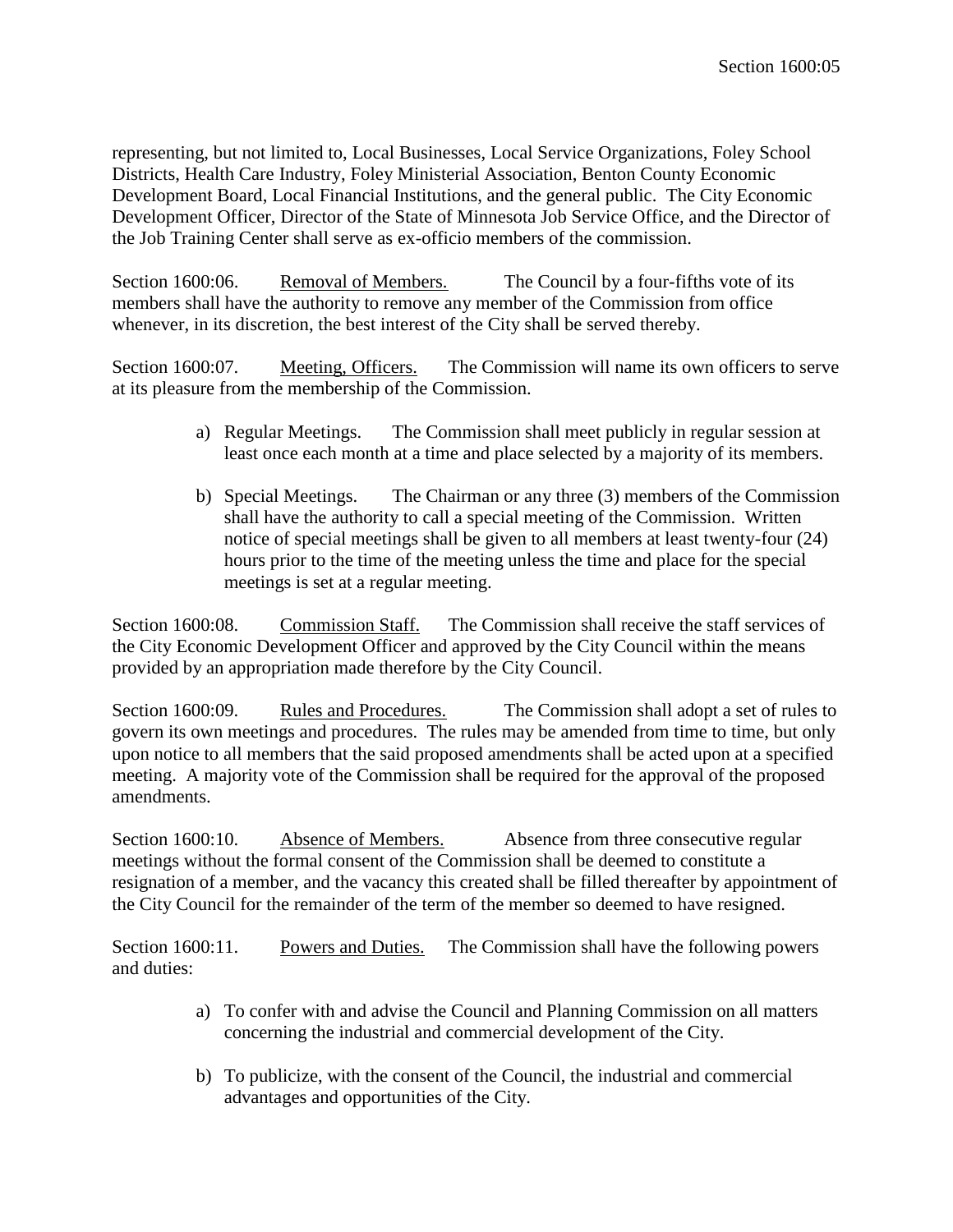- c) To collect data and information as to the type of industries and commerce best suited to the City.
- d) To periodically survey the overall condition of the City from the standpoint of determining whether the City has a community climate for industry and to determine the general receptiveness of the City of particular types of industry.
- e) To publicize information as to the general advantages of industrial and commercial development in a community.
- f) To cooperate with all industries and businesses in the city and in the solution of any community problems with they may have, and to encourage the expansion, development, and management of such industries and business so as to promote the general welfare of the City.
- g) To aid the Council and Planning Commission in the proper zoning and orderly development of areas suitable for the industrial and commercial development.
- h) To develop, compile, coordinate, and publicize information such as, but not limited to, the following:
	- 1. Existing industrial and commercial concerns with the City, their addresses, type of business, number of employees, and whether each serves local, regional, or national markets.
	- 2. Available industrial and commercial sites, including number of acres, approximate price, existing zoning, and proximity to trackage and highways.
	- 3. Available buildings for industrial and commercial operations, including type of building, number of square feet, existing zoning, and proximity to trackage and highways. (Minn. State Dept. Form.)
	- 4. Transportation facilities, including railroads, motor carriers, water transportation, air transportation, and highway facilities.
	- 5. Electric power available.
	- 6. Fuels available for industrial and commercial use.
	- 7. Sewage disposal facilities.
	- 8. Water supply facilities.
	- 9. Community facilities such as fire, police and educational.
	- 10. Recreational facilities.
	- 11. Going wage rate in the City for the trades, skilled, semi-skilled, and whitecollar workers.
	- 12. Availability of labor.
	- 13. General community attitude toward industrial and commercial expansion, development, and attraction.
	- 14. Experience and program of surrounding suburban communities in regard to industrial and commercial expansion, development, and attraction.